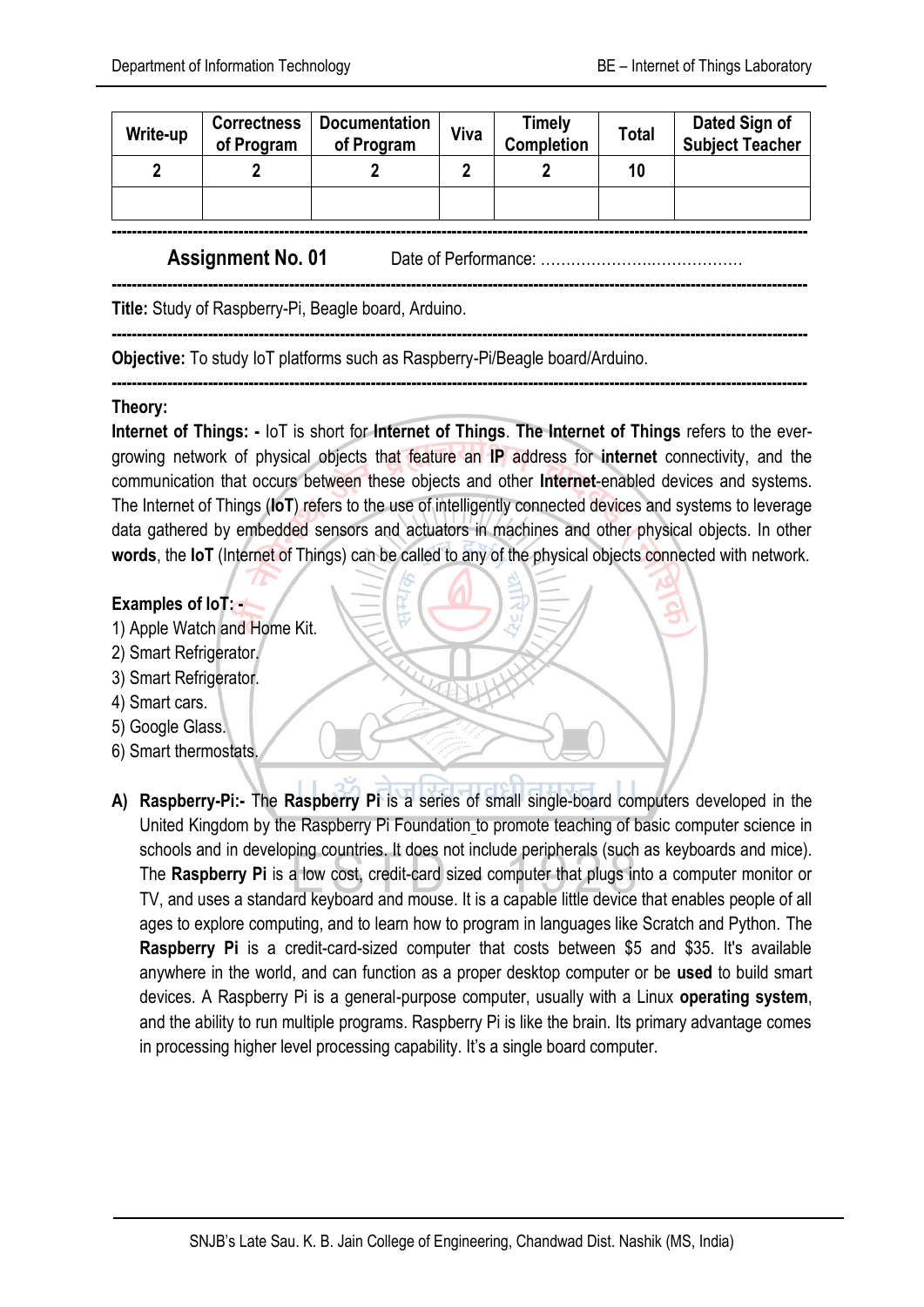



Fig.A.1: - **Raspberry-Pi** Fig. A.2: -**Raspberry-Pi Architecture**

## **Here are the various components on the Raspberry Pi board:**

- **ARM CPU/GPU** -- This is a Broadcom BCM2835 System on a Chip (SoC) that's made up of an ARM central processing unit (CPU) and a Video core 4 graphics processing unit (GPU). The CPU handles all the computations that make a computer work (taking input, doing calculations and producing output), and the GPU handles graphics output.
- **GPIO** -- These are exposed general-purpose input/output connection points that will allow the real hardware hobbyists the opportunity to tinker.
- **RCA** -- An RCA jack allows connection of analog TVs and other similar output devices.
- **Audio out** -- This is a standard 3.55-millimeter jack for connection of audio output devices such as headphones or speakers. There is no audio in.
- **LEDs** -- Light-emitting diodes, for your entire indicator light needs.
- **USB** -- This is a common connection port for peripheral devices of all types (including your mouse and keyboard). Model A has one, and Model B has two. You can use a USB hub to expand the number of ports or plug your mouse into your keyboard if it has its own USB port.
- **HDMI** -- This connector allows you to hook up a high-definition television or other compatible device using an HDMI cable.
- **Power** -- This is a 5v Micro USB power connector into which you can plug your compatible power supply.
- **SD card slot** -- This is a full-sized SD card slot. An SD card with an operating system (OS) installed is required for booting the device. They are available for purchase from the manufacturers, but you can also download an OS and save it to the card yourself if you have a Linux machine and the wherewithal.
- **Ethernet** -- This connector allows for wired network access and is only available on the Model B.
- B) **Beagle board:-** The **Beagle Board** is a low-power [open-source](https://en.wikipedia.org/wiki/Open-source_hardware) [single-board computer](https://en.wikipedia.org/wiki/Single-board_computer) produced by [Texas Instruments](https://en.wikipedia.org/wiki/Texas_Instruments) in association with [Digi-Key](https://en.wikipedia.org/wiki/Digi-Key) and [Newark element14.](https://en.wikipedia.org/wiki/Newark_element14) The Beagle Board was also designed with [open source software](https://en.wikipedia.org/wiki/Open_source_software) development in mind, and as a way of demonstrating the Texas Instrument's [OMAP3530](https://en.wikipedia.org/wiki/Texas_Instruments_OMAP) [system-on-a-chip.](https://en.wikipedia.org/wiki/System-on-a-chip) ]The board was developed by a small team of engineers as an educational board that could be used in colleges around the world to teach open source hardware and software capabilities. It is also sold to the public under the [Creative Commons](https://en.wikipedia.org/wiki/Creative_Commons) [share-alike](https://en.wikipedia.org/wiki/Share-alike) license. The board was designed using [Cadence](https://en.wikipedia.org/wiki/Cadence_Design_Systems) [OrCAD](https://en.wikipedia.org/wiki/OrCAD) for schematics and Cadence Allegro for PCB manufacturing; no simulation software was used. **Beagle Bone** Black is a low-cost,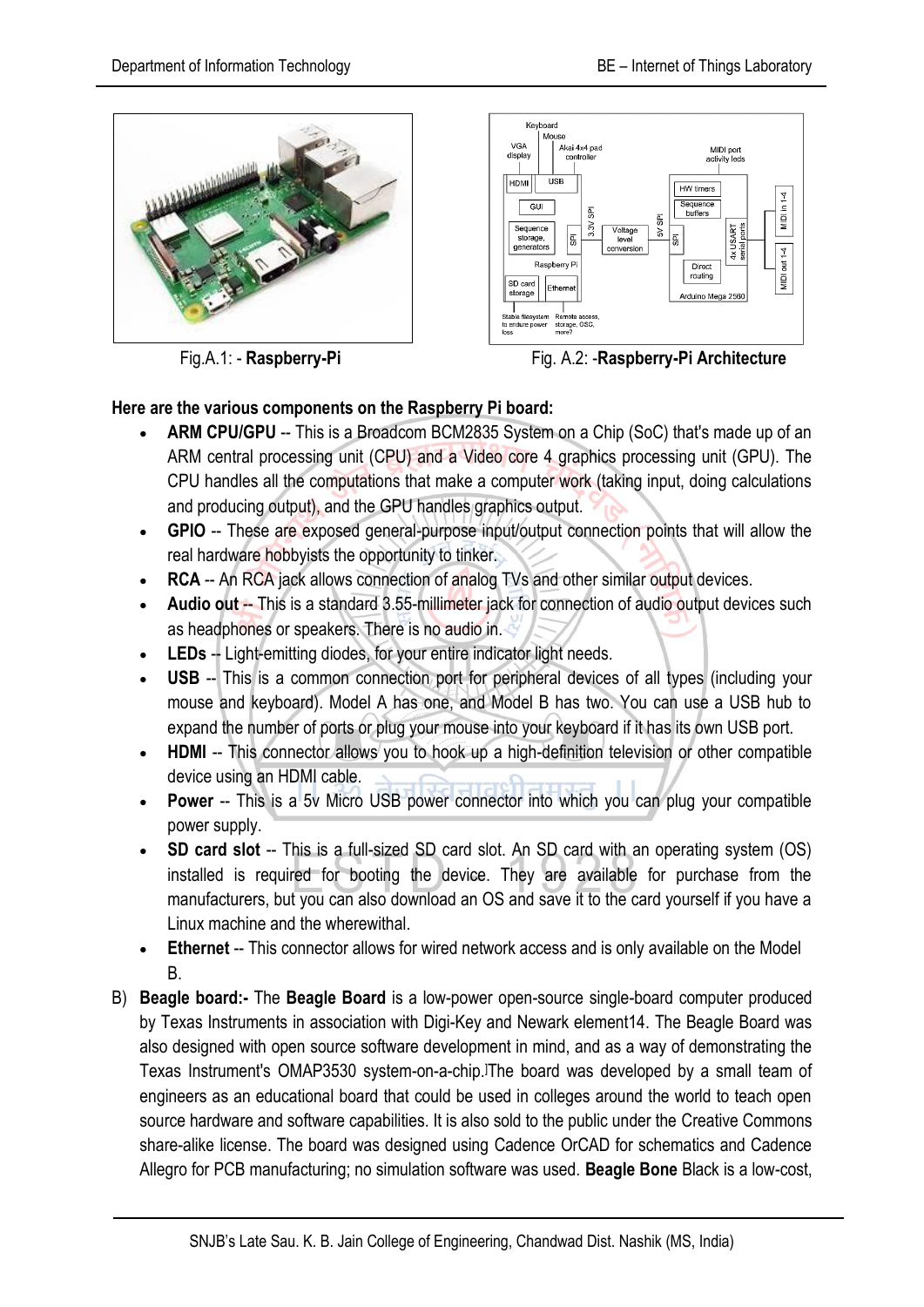open source, community-supported development platform for ARM® Cortex™-A8 processor developers and hobbyists. Boot Linux in under 10-seconds and get started on Sitara™ AM335x ARM Cortex-A8 processor development in less than 5 minutes with just a single USB cable.





# **Here are the various components on the Beagle board:**

- **Processor:** [AM335x 1GHz ARM® Cortex-A8](https://www.ti.com/product/am3358)
	- 512MB DDR3 RAM
	- 4GB 8-bit eMMC on-board flash storage
	- 3D graphics accelerator
	- NEON floating-point accelerator
	- 2x PRU 32-bit microcontrollers

## **Connectivity**

- USB client for power & communications
- $\bullet$  USB host
- Ethernet
- HDMI
- 2x 46 pin headers

## **Software Compatibility**

- Debian
- Android
- Ubuntu
- Cloud9 IDE on Node. is w/ BoneScript library
- plus, much more
- C) **Arduino:- Arduino** is an [open-source hardware](https://en.wikipedia.org/wiki/Open-source_hardware) and [software](https://en.wikipedia.org/wiki/Open-source_software) company, project and user community that designs and manufactures [single-board microcontrollers](https://en.wikipedia.org/wiki/Single-board_microcontroller) and [microcontroller](https://en.wikipedia.org/wiki/Microcontroller) kits for building digital devices and interactive objects that can sense and control objects in the physical and digital world. Arduino board designs use a variety of microprocessors and controllers. The boards are equipped with sets of digital and analog [input/output](https://en.wikipedia.org/wiki/Input/output) (I/O) pins that may be interfaced to various expansion boards or [breadboards](https://en.wikipedia.org/wiki/Breadboards) (*shields*) and other circuits. The boards feature serial

STD - 1928

।। ॐ तेजस्विनावधीतम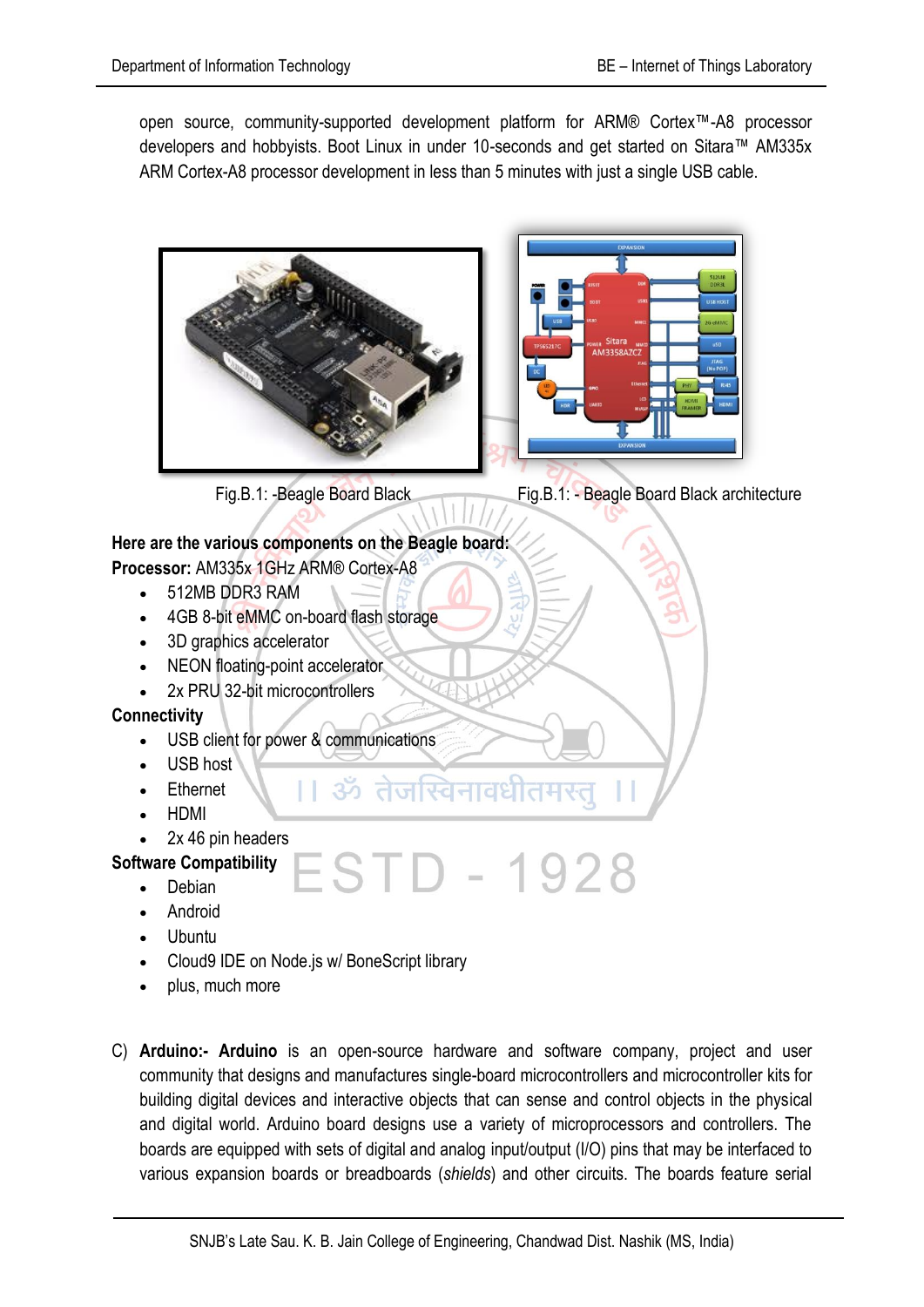communications interfaces, including [Universal Serial Bus](https://en.wikipedia.org/wiki/Universal_Serial_Bus) (USB) on some models, which are also used for loading programs from personal computers. The microcontrollers are typically programmed using a dialect of features from the programming languages [C](https://en.wikipedia.org/wiki/C_%28programming_language%29) and [C++.](https://en.wikipedia.org/wiki/C%2B%2B) In addition to using traditional [compiler](https://en.wikipedia.org/wiki/Compiler) tool [chains,](https://en.wikipedia.org/wiki/Toolchains) the Arduino project provides an [integrated development](https://en.wikipedia.org/wiki/Integrated_development_environment)  [environment](https://en.wikipedia.org/wiki/Integrated_development_environment) (IDE) based on the [Processing](https://en.wikipedia.org/wiki/Processing_%28programming_language%29) language project. Arduino is [open-source hardware.](https://en.wikipedia.org/wiki/Open-source_hardware) The hardware reference designs are distributed under a [Creative Commons](https://en.wikipedia.org/wiki/Creative_Commons) Attribution Share-Alike 2.5 license and are available on the Arduino website. Layout and production files for some versions of the hardware are also available.



## **Digital Pins**

In addition to the specific functions listed below, the digital pins on an Arduino board can be used for general purpose input and output via the [pinMode\(\),](https://www.arduino.cc/en/Reference/PinMode) [digitalRead\(\),](https://www.arduino.cc/en/Reference/DigitalRead) and [digitalWrite\(\)](https://www.arduino.cc/en/Reference/DigitalWrite) commands. Each pin has an internal pull-up resistor which can be turned on and off using digitalWrite() (w/ a value of HIGH or LOW, respectively) when the pin is configured as an input. The maximum current per pin is 40 mA.

## **Analog Pins**

In addition to the specific functions listed below, the analog input pins support 10-bit analog-to-digital conversion (ADC) using the [analogRead\(\)](https://www.arduino.cc/en/Reference/AnalogRead) function. Most of the analog inputs can also be used as digital pins: analog input 0 as digital pin 14 through analog input 5 as digital pin 19. Analog inputs 6 and 7 (present on the Mini and BT) cannot be used as digital pins.

#### **Power Pins**

 **VIN** (sometimes labelled "9V"). The input voltage to the Arduino board when it's using an external power source (as opposed to 5 volts from the USB connection or other regulated